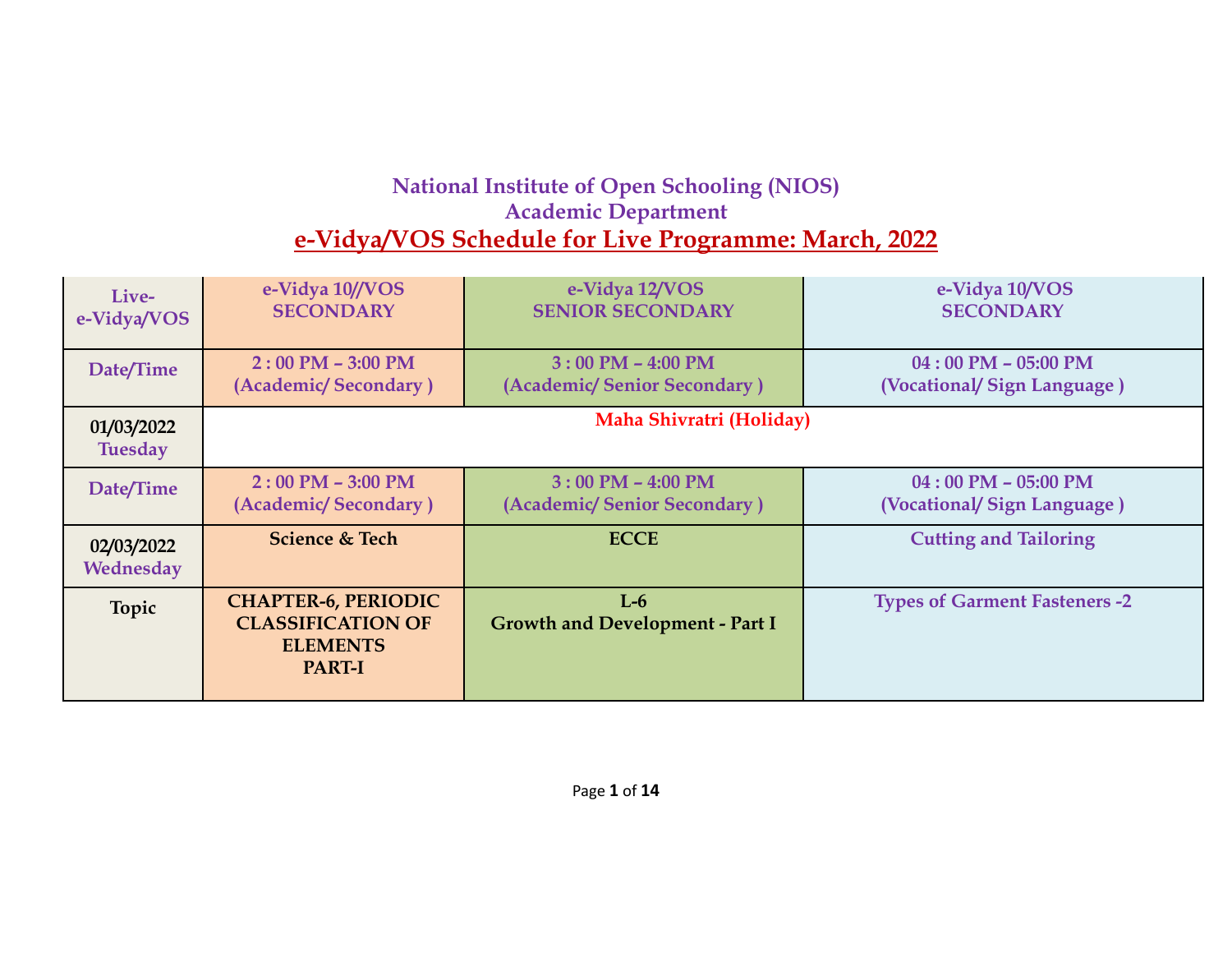| Name of<br>Subject<br><b>Expert</b>       | Ms. Neha Kesarwani                            | Dr. Udayana                                                                   | Dr. Divya Singhal                                                                           |
|-------------------------------------------|-----------------------------------------------|-------------------------------------------------------------------------------|---------------------------------------------------------------------------------------------|
| Detail of the<br>Subject<br><b>Expert</b> | <b>SEO CHEMISTRY</b>                          | <b>Consultant (Teacher Education)</b>                                         | <b>Assistant Professor</b><br><b>Dept. of Fashion Technology</b><br><b>Amity University</b> |
| Date/Time                                 | $2:00$ PM $- 3:00$ PM<br>(Academic/Secondary) | $3:00$ PM $-$ 4:00 PM<br>(Academic/Senior Secondary)                          | $04:00$ PM - 05:00 PM<br>(Vocational/Sign Language)                                         |
| 03/03/2022<br><b>Thursday</b>             | <b>Business Studies</b>                       | Veda Adhayan                                                                  | Indian Sign Language                                                                        |
| Topic                                     | <b>Purchase and Sale</b>                      | वेदांग साहित्यम्                                                              | English<br>L-6- My Grandmother's House                                                      |
| Name of<br>Subject<br><b>Expert</b>       | Ms. Priyanki Vardhan                          | Mr. Puneet Tripathi                                                           | Ms. Inu Aggarwal                                                                            |
| Detail of the<br>Subject<br><b>Expert</b> | <b>Consultant (Academic)</b>                  | वरिष्ठ कार्यकारी अधिकारी<br>भारतीय ज्ञान परम्परा<br><b>NIOS</b><br>8920083602 | <b>SEO</b><br><b>NIOS</b>                                                                   |
| Date/Time                                 | $2:00$ PM $-$ 3:00 PM<br>(Academic/Secondary) | $3:00$ PM $-$ 4:00 PM<br>(Academic/Senior Secondary)                          | $04:00$ PM - 05:00 PM<br>(Vocational/Sign Language)                                         |
| 04/03/2022<br>Friday                      | Psychology                                    | <b>EVS</b>                                                                    | <b>Indian Sign Language</b>                                                                 |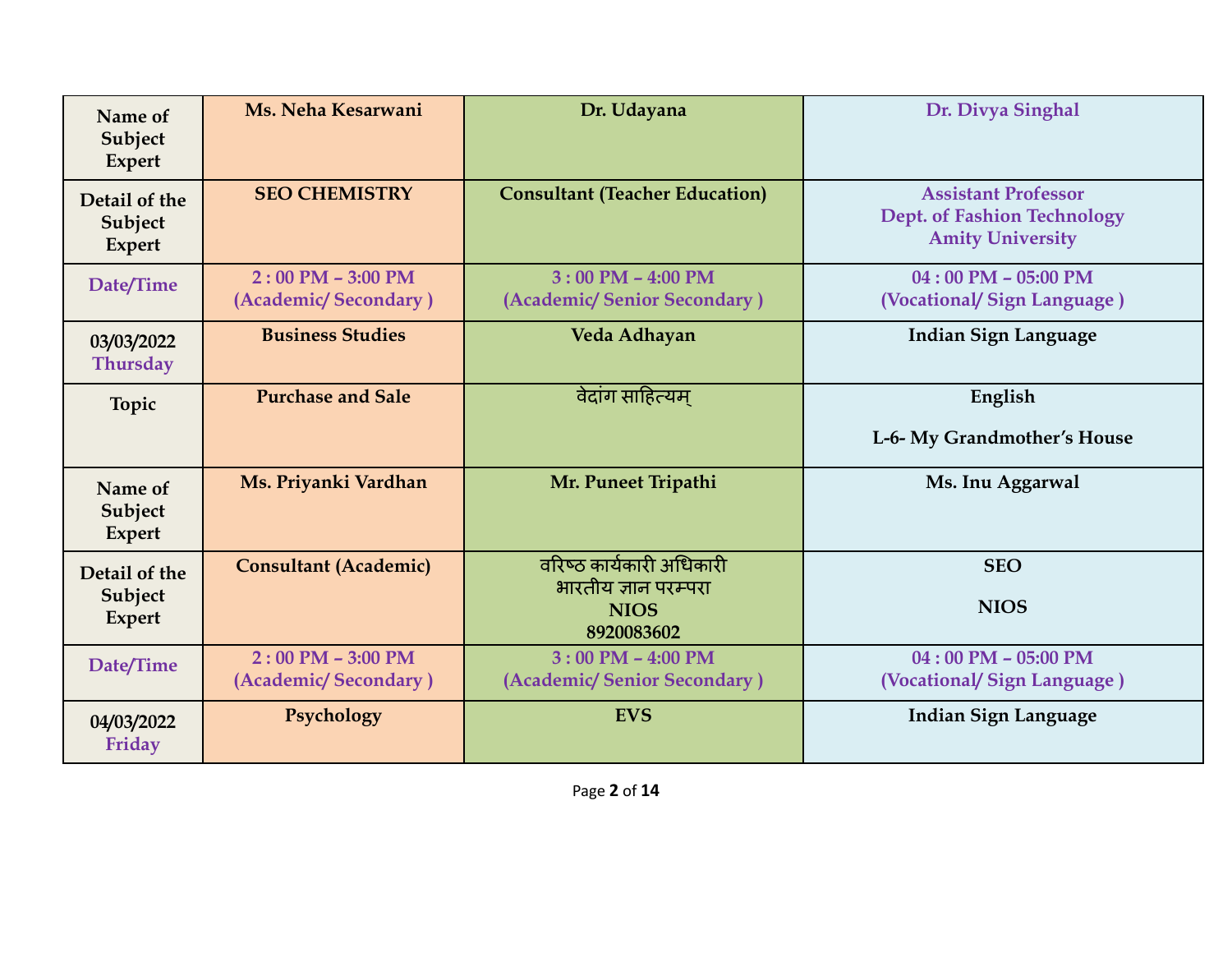| <b>Topic</b>                              | <b>Motivation and Emotion</b>                 | <b>Natural Ecosystem-I</b>                           | <b>Mathematics</b><br>L-6- Topic- Quadratic Equation (Introduction) |
|-------------------------------------------|-----------------------------------------------|------------------------------------------------------|---------------------------------------------------------------------|
| Name of<br>Subject<br>Expert              | Ms. Monika Goswami                            | Ms. Neelam Gupta                                     | Ms. Sonu Pandey                                                     |
| Detail of the<br>Subject<br><b>Expert</b> | <b>S.E.O (Psychology)</b>                     | <b>SEO(EVS)</b>                                      | <b>SEO</b><br><b>NIOS</b>                                           |
| 05/03/2022<br><b>Saturday</b>             |                                               |                                                      |                                                                     |
| 06/03/2022<br>Sunday                      |                                               |                                                      |                                                                     |
| Date/Time                                 | $2:00$ PM $-$ 3:00 PM<br>(Academic/Secondary) | $3:00$ PM $-$ 4:00 PM<br>(Academic/Senior Secondary) | $04:00$ PM $- 05::00$ PM<br>(Vocational/Sign Language)              |
| 07/03/2022<br><b>Monday</b>               | <b>Social Science</b>                         | <b>Mass Communication</b>                            | <b>Beauty Therapy</b>                                               |
| Topic                                     | L-12 Agriculture in India                     | परंपरागत माध्यम एक परिचय<br>भाग - 1                  | <b>Manicure and Pedicure Services</b>                               |
| Name of<br>Subject<br><b>Expert</b>       | Mr. Vivek Singh                               | Mr. Sunil Kumar                                      | <b>Ms. Jasmeet Kaur</b>                                             |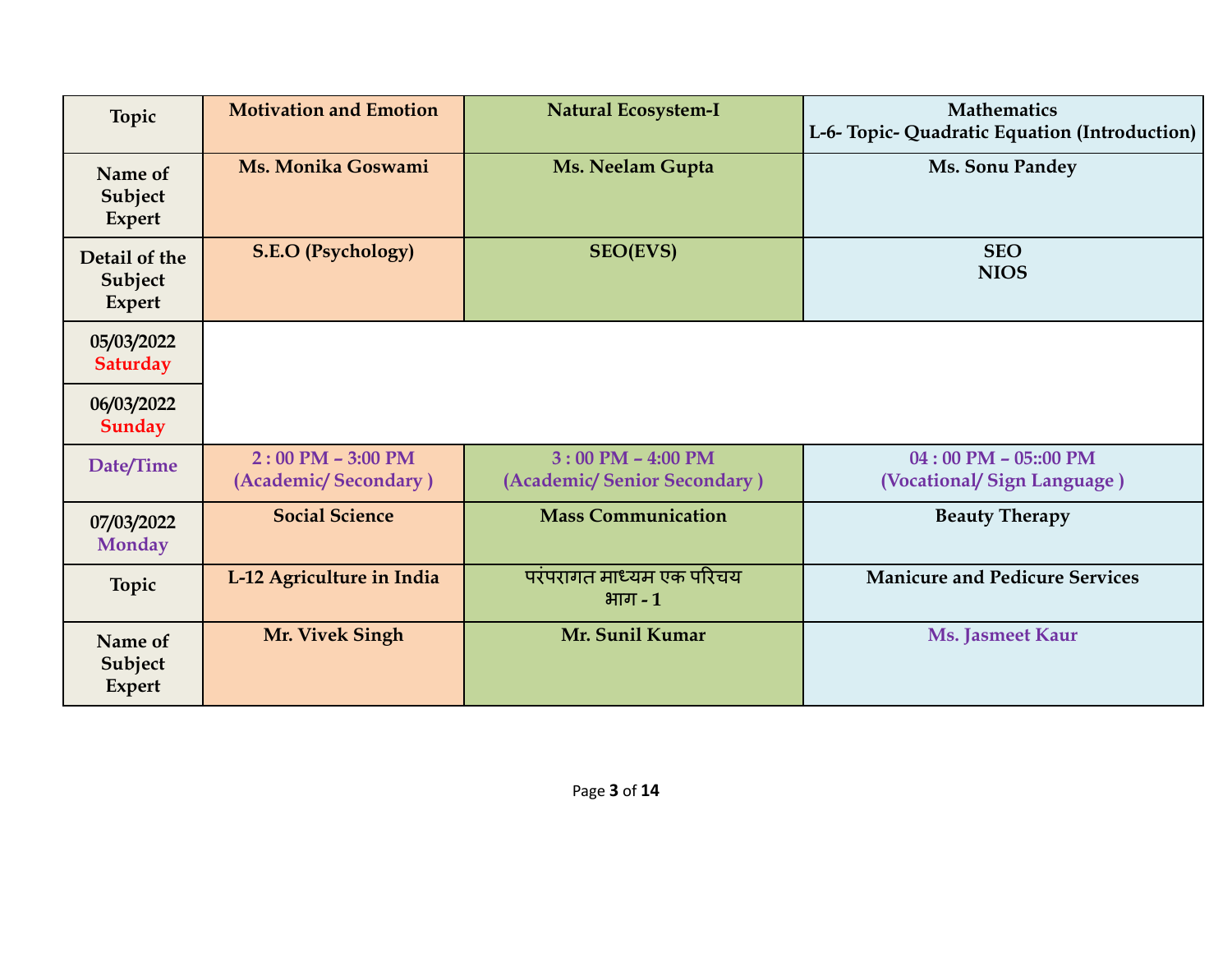| Detail of the<br>Subject<br><b>Expert</b> | <b>Consultant (OBE)</b><br>9555292671         | व. का . अ . (जन संचार)                                             | <b>Beauty Consultant</b>                              |
|-------------------------------------------|-----------------------------------------------|--------------------------------------------------------------------|-------------------------------------------------------|
| Date/Time                                 | $2:00$ PM $-$ 3:00 PM<br>(Academic/Secondary) | $3:00$ PM $-$ 4:00 PM<br>(Academic/Senior Secondary)               | $04:00$ PM $- 05:00$ PM<br>(Vocational/Sign Language) |
| 08/03/2022<br><b>Tuesday</b>              | <b>Science &amp; Tech</b>                     | Urdu                                                               | <b>Beauty Therapy</b>                                 |
| Topic                                     | <b>Light Energy</b>                           | poos ki raat(Afsana By Prem Chand)                                 | <b>Assisting in Hair Services</b>                     |
| Name of<br>Subject<br><b>Expert</b>       | Mr. Raj Mohan Pandey                          | Dr. Shoaib Raza Khan                                               | Ms. Jasmeet Kaur                                      |
| Detail of the<br>Subject<br><b>Expert</b> | <b>SEO</b> (Academic)                         | <b>Assistant Director (Academic)</b>                               | <b>Beauty Consultant</b>                              |
| Date/Time                                 | $2:00$ PM - 3:00 PM<br>(Academic/Secondary)   | $3:00$ PM $-$ 4:00 PM<br>(Academic/Senior Secondary)               | $04:00$ PM $- 05:00$ PM<br>(Vocational/Sign Language) |
| 09/03/2022<br>Wednesday                   | Hindi                                         | Sociology                                                          | <b>Cutting and Tailoring</b>                          |
| Topic                                     | गिल्लू                                        | <b>Social Groups, Social Structure and</b><br><b>Social System</b> | <b>Garment Construction Skills</b>                    |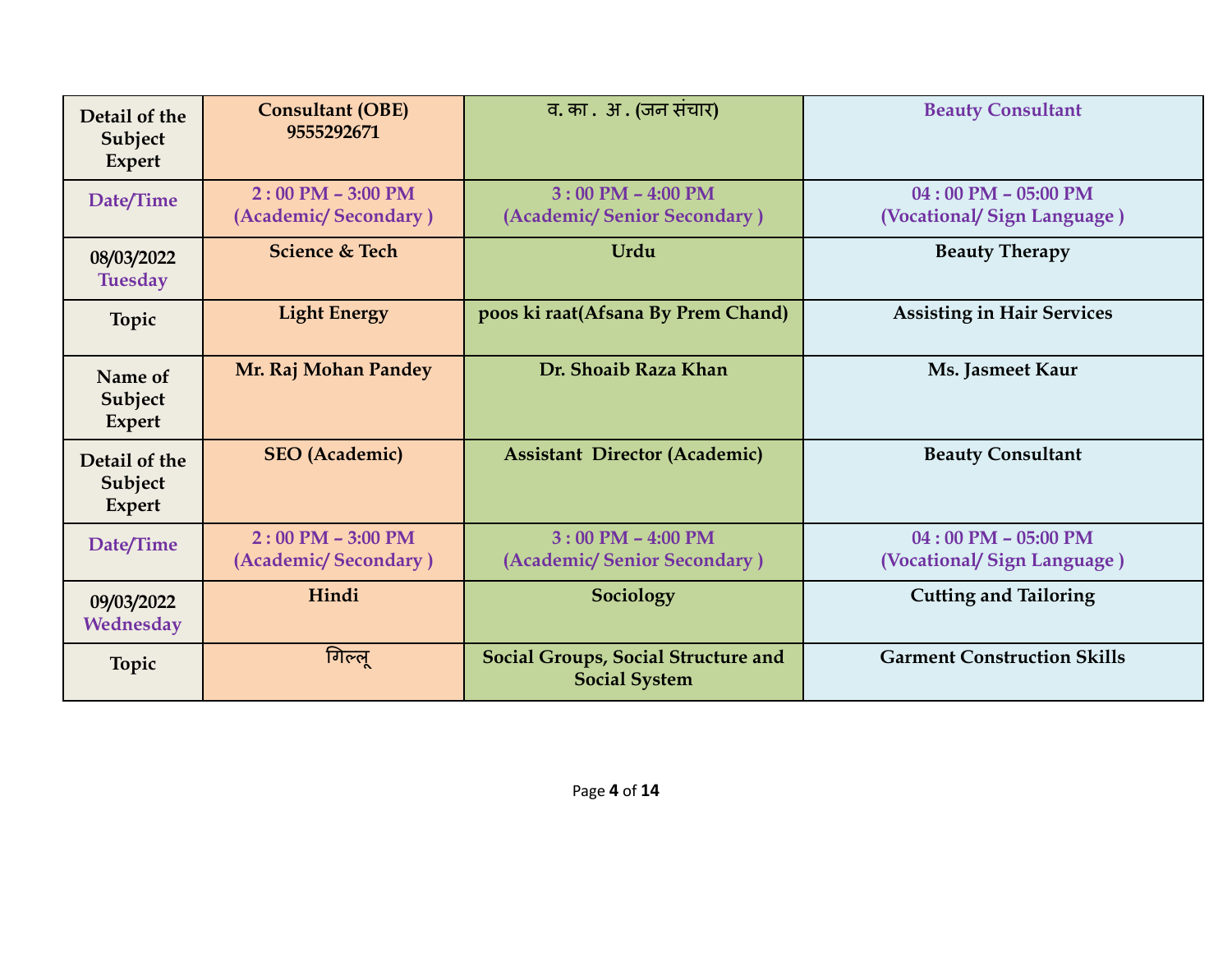| Name of<br>Subject<br><b>Expert</b>       | Dr. Monika Kadiyan                            | Dr. Sukanta Mahapatra                                | Nidhi Gupta                                                                                   |
|-------------------------------------------|-----------------------------------------------|------------------------------------------------------|-----------------------------------------------------------------------------------------------|
| Detail of the<br>Subject<br><b>Expert</b> | <b>Academic Officer</b>                       | <b>Assistant Director (Academic)</b>                 | Asst. Professor, Dept. of Fabric and Apparel<br>Science, Lady Irwin College, Delhi University |
| Date/Time                                 | $2:00$ PM $-$ 3:00 PM<br>(Academic/Secondary) | $3:00$ PM $-$ 4:00 PM<br>(Academic/Senior Secondary) | $04:00$ PM $- 05:00$ PM<br>(Vocational/Sign Language)                                         |
| 10/03/2022<br><b>Thursday</b>             | Accountancy                                   | <b>Biology</b>                                       | <b>Indian Sign Language</b>                                                                   |
| Topic                                     | <b>Financial Statements</b>                   | Biotechnology                                        | <b>Political Science</b><br>L-1- Meaning and Scope of Political Science<br>$(Part-1)$         |
| Name of<br>Subject<br><b>Expert</b>       | Ms. Anshul Kharbanda                          | Dr. Sanghmitra Suryapani                             | Ms. Inu Aggarwal                                                                              |
| Detail of the<br>Subject<br><b>Expert</b> | <b>Academic Officer</b><br>(Accountancy)      | <b>Assistant Director (Academic)</b>                 | <b>SEO</b><br><b>NIOS</b>                                                                     |
| Date/Time                                 | $2:00$ PM $-$ 3:00 PM<br>(Academic/Secondary) | $3:00$ PM $-$ 4:00 PM<br>(Academic/Senior Secondary) | $04:00$ PM $- 05:00$ PM<br>(Vocational/Sign Language)                                         |
| 11/03/2022<br>Friday                      | <b>Bhartiya Darshan</b>                       | <b>Library &amp; Information Science</b>             | Indian Sign Language                                                                          |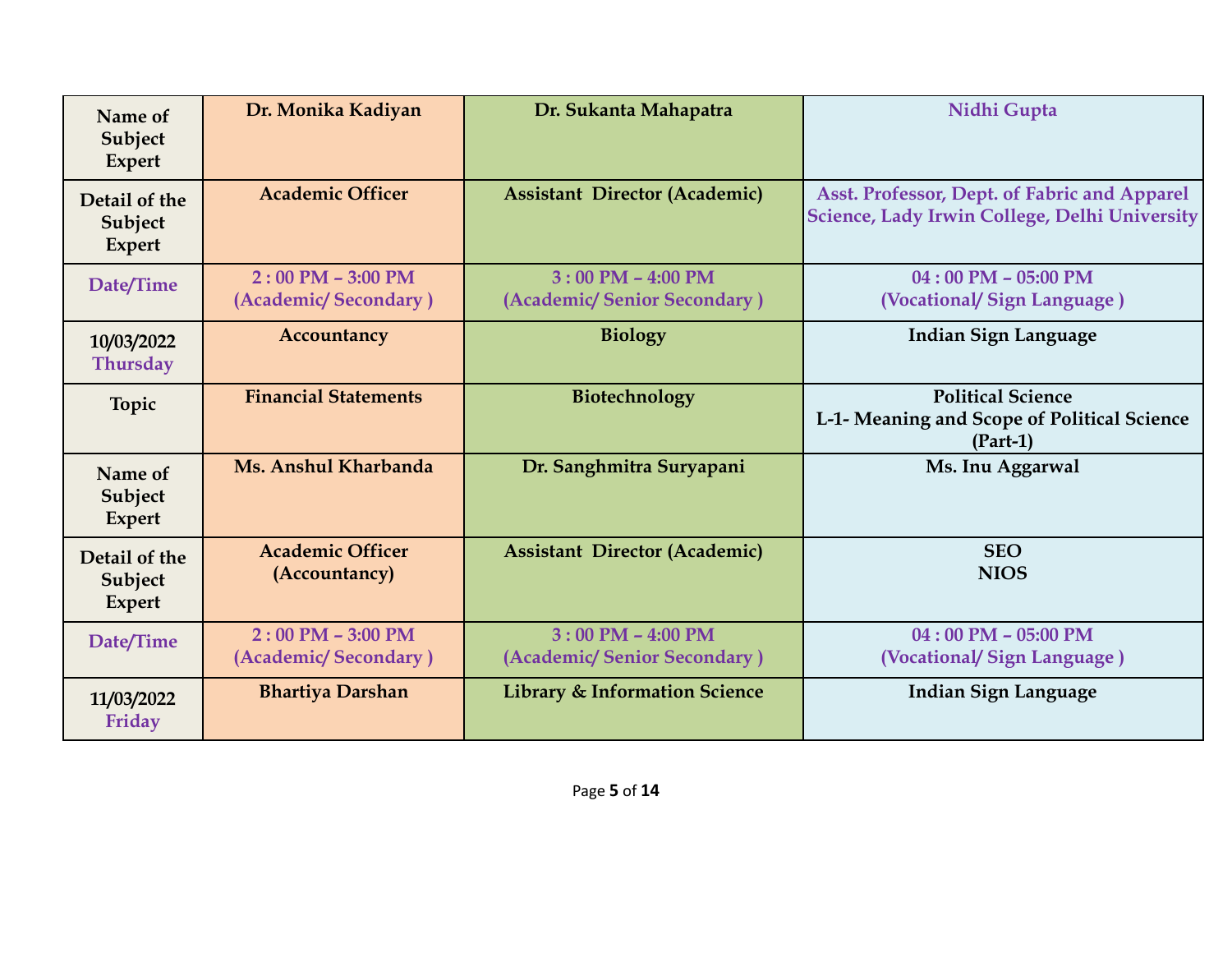| Topic                                     | न्याय दर्शन                                   | Modern library: Automated, Digital<br>and Virtual    | <b>Mathematics</b><br>L-6- Topic- Quadratic Equation<br>(Word Problem) |
|-------------------------------------------|-----------------------------------------------|------------------------------------------------------|------------------------------------------------------------------------|
| Name of<br>Subject<br>Expert              | Dr. R.N. Meena                                | Ms. Manju Churungu                                   | Ms. Sonu Pandey                                                        |
| Detail of the<br>Subject<br><b>Expert</b> | <b>Assistant Director</b><br>(Academic)       |                                                      | <b>SEO</b><br><b>NIOS</b>                                              |
| 12/03/2022<br><b>Saturday</b>             |                                               |                                                      |                                                                        |
| 13/03/2022<br>Sunday                      |                                               |                                                      |                                                                        |
| Date/Time                                 | $2:00$ PM $- 3:00$ PM<br>(Academic/Secondary) | $3:00$ PM $-$ 4:00 PM<br>(Academic/Senior Secondary) | $04:00$ PM - 05:00 PM<br>(Vocational/Sign Language)                    |
| 14/03/2022<br><b>Monday</b>               | Sanskrit Sahitya                              | English                                              | Vocational(ECCE)                                                       |
| Topic                                     | वेताल पञ्चविन्शतिः -2                         | Night of the scorpion                                | Growth & Development & its Principles                                  |
| Name of<br>Subject<br><b>Expert</b>       | Mr. Puneet Tripathi                           | Ms. Bhumika Singh                                    | Dr. Nutan Bharati                                                      |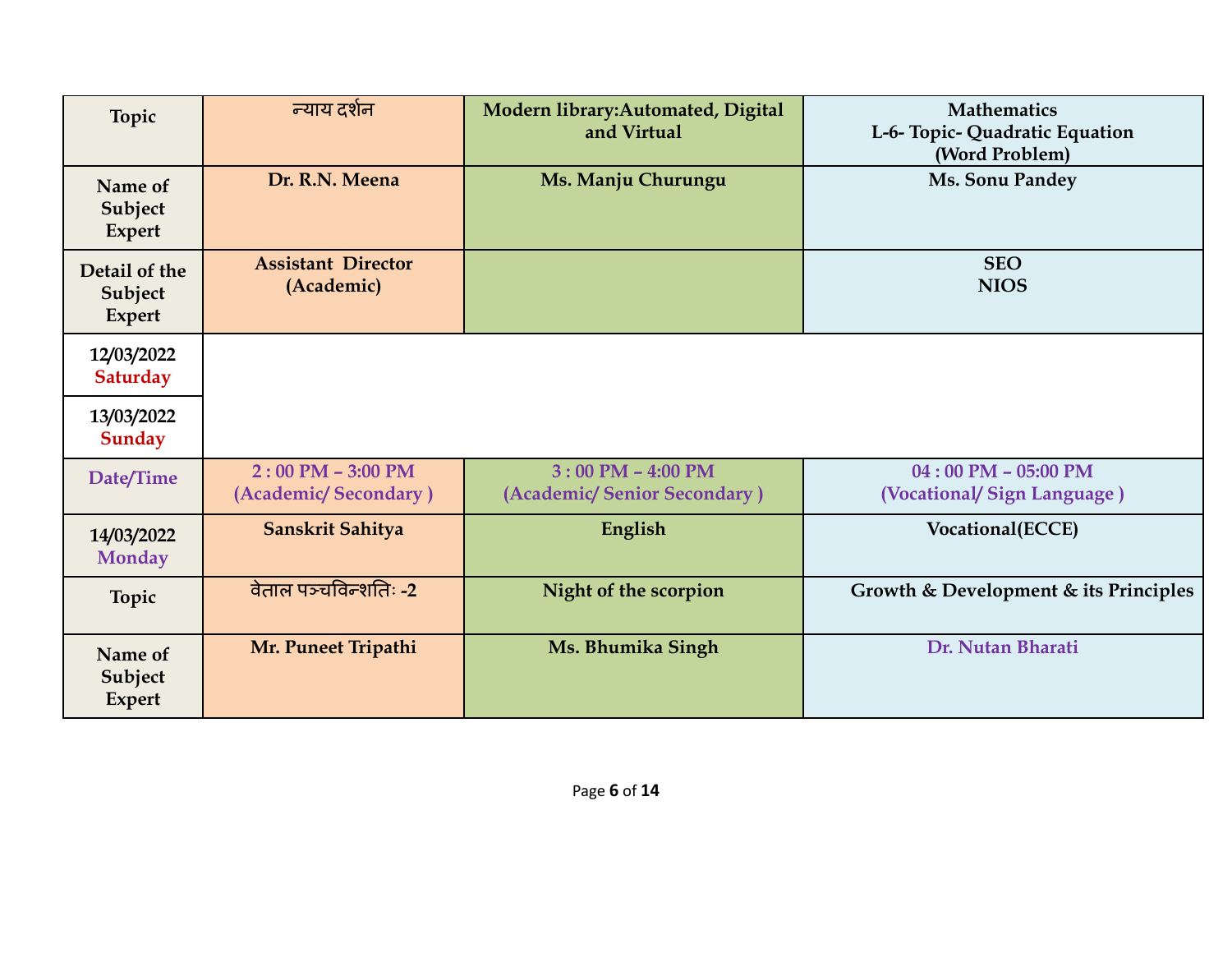| Detail of the<br>Subject<br>Expert | वरिष्ठ कार्यकारी अधिकारी<br>भारतीय ज्ञान परम्परा<br><b>NIOS</b><br>8920083602 | S.E.O (English)<br>9953897226                                         | <b>Expert (Education)</b>                             |
|------------------------------------|-------------------------------------------------------------------------------|-----------------------------------------------------------------------|-------------------------------------------------------|
| Date/Time                          | $2:00$ PM $-$ 3:00 PM<br>(Academic/Secondary)                                 | $3:00$ PM $-$ 4:00 PM<br>(Academic/Senior Secondary)                  | $04:00$ PM $- 05:00$ PM<br>(Vocational/Sign Language) |
| 15/03/2022<br><b>Tuesday</b>       | Painting                                                                      | <b>Computer Science</b>                                               | Yoga Teachers' Training Program                       |
| Topic                              | <b>Draw Composition</b>                                                       | Introduction to C++ and Basic<br><b>Concepts</b>                      | षटकर्म;आवश्यकता एवं महत्व                             |
| Name of<br>Subject<br>Expert       | Ms. Sanchita Bhattacharjee                                                    | Ms. Amrita Samal                                                      | आचार्य कौशल कुमार,                                    |
| Detail of the<br>Subject<br>Expert | <b>SEO(PAE), Academic</b><br><b>Department</b>                                | <b>Consultant (Acad)</b>                                              | निदेशक, राष्ट्र निर्माण योग संस्थान, दिल्ली           |
| Date/Time                          | $2:00$ PM $-$ 3:00 PM<br>(Academic/Secondary)                                 | $3:00$ PM $-$ 4:00 PM<br>(Academic/Senior Secondary)                  | $04:00$ PM $- 05:00$ PM<br>(Vocational/Sign Language) |
| 16/03/2022<br>Wednesday            | Economics                                                                     | Psychology                                                            | Vocational(ECCE)                                      |
| <b>Topic</b>                       | <b>Human Wants</b>                                                            | <b>Biological and Cultural Shaping of</b><br><b>Mind and Behavior</b> | <b>Factors Affecting Growth and Development</b>       |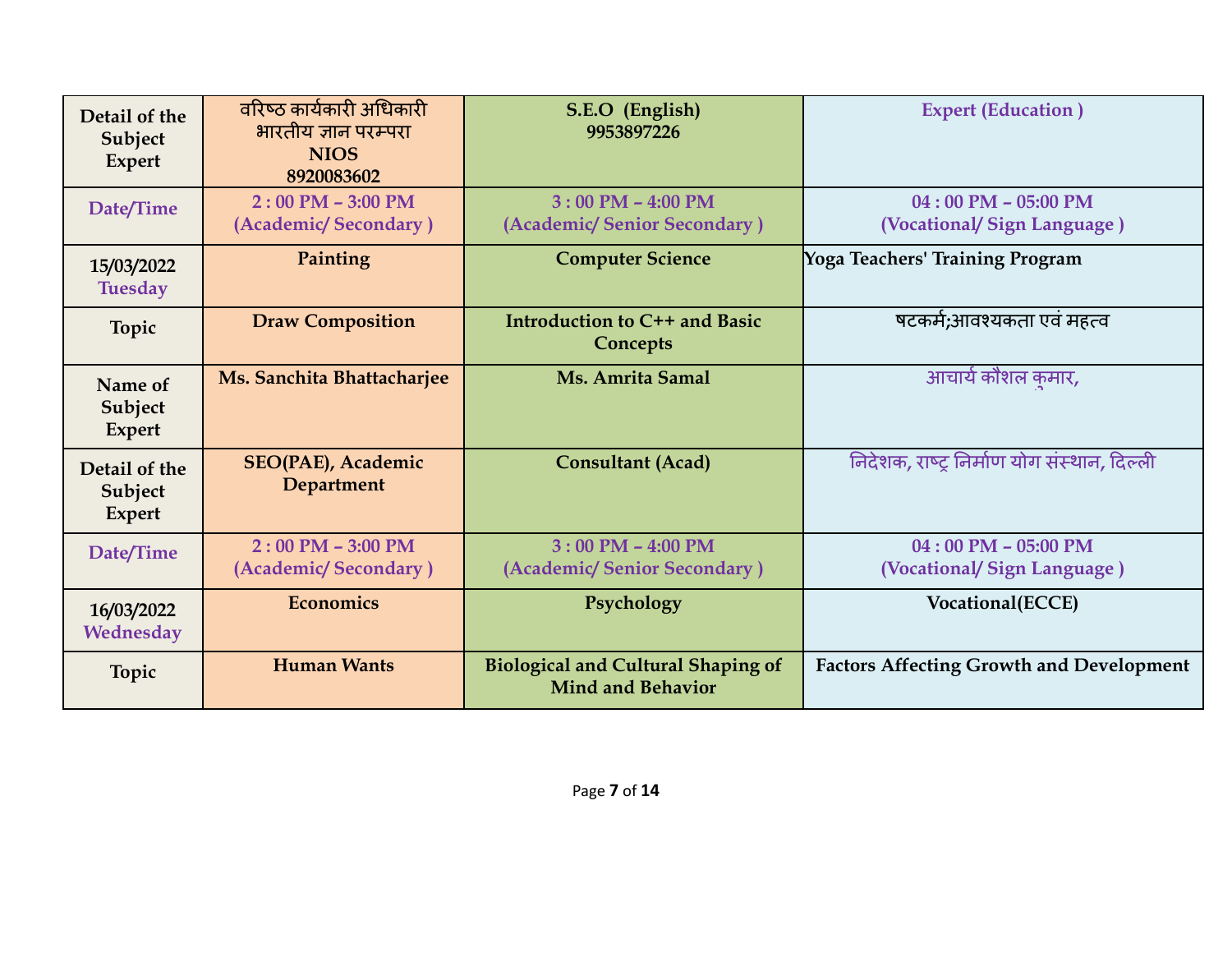| Name of<br>Subject<br><b>Expert</b>       | Mr. Shashi Prakash                              | Ms. Monika Goswami                                   | Dr. Nutan Bharati                                     |
|-------------------------------------------|-------------------------------------------------|------------------------------------------------------|-------------------------------------------------------|
| Detail of the<br>Subject<br><b>Expert</b> | <b>SEO(Economics)</b>                           | <b>S.E.O (Psychology)</b>                            | <b>Expert (Education)</b>                             |
| Date/Time                                 | $2:00$ PM $- 3:00$ PM<br>(Academic/Secondary)   | $3:00$ PM $-$ 4:00 PM<br>(Academic/Senior Secondary) | $04:00$ PM $- 05:00$ PM<br>(Vocational/Sign Language) |
| 17/03/2022<br><b>Thursday</b>             | Urdu                                            | Ek Bharat, Shrestha Bharat* (e-Vidya)                | <b>Indian Sign Language</b>                           |
|                                           |                                                 | <b>ECCE (VOS)</b>                                    |                                                       |
| Topic                                     | tamannao me uljhaya gaya<br>hun(Ghazal By shaad | <u>वैश्विक स्तर पर योग: भारत का योगदान</u>           | English                                               |
|                                           | azeemabadi)                                     | <b>Growth and Development - Part II</b>              | L-7- Reading with Understanding                       |
| Name of<br>Subject<br><b>Expert</b>       | Dr. Shoaib Raza Khan                            | Mr. Puneet Tripathi                                  | Ms. Inu Aggarwal                                      |
|                                           |                                                 | Dr. Udayana                                          |                                                       |
|                                           |                                                 |                                                      |                                                       |
| Detail of the<br>Subject<br><b>Expert</b> | <b>Asstt Director(Acad)</b>                     | <b>SEO</b> (IKT)                                     | <b>SEO</b><br><b>NIOS</b>                             |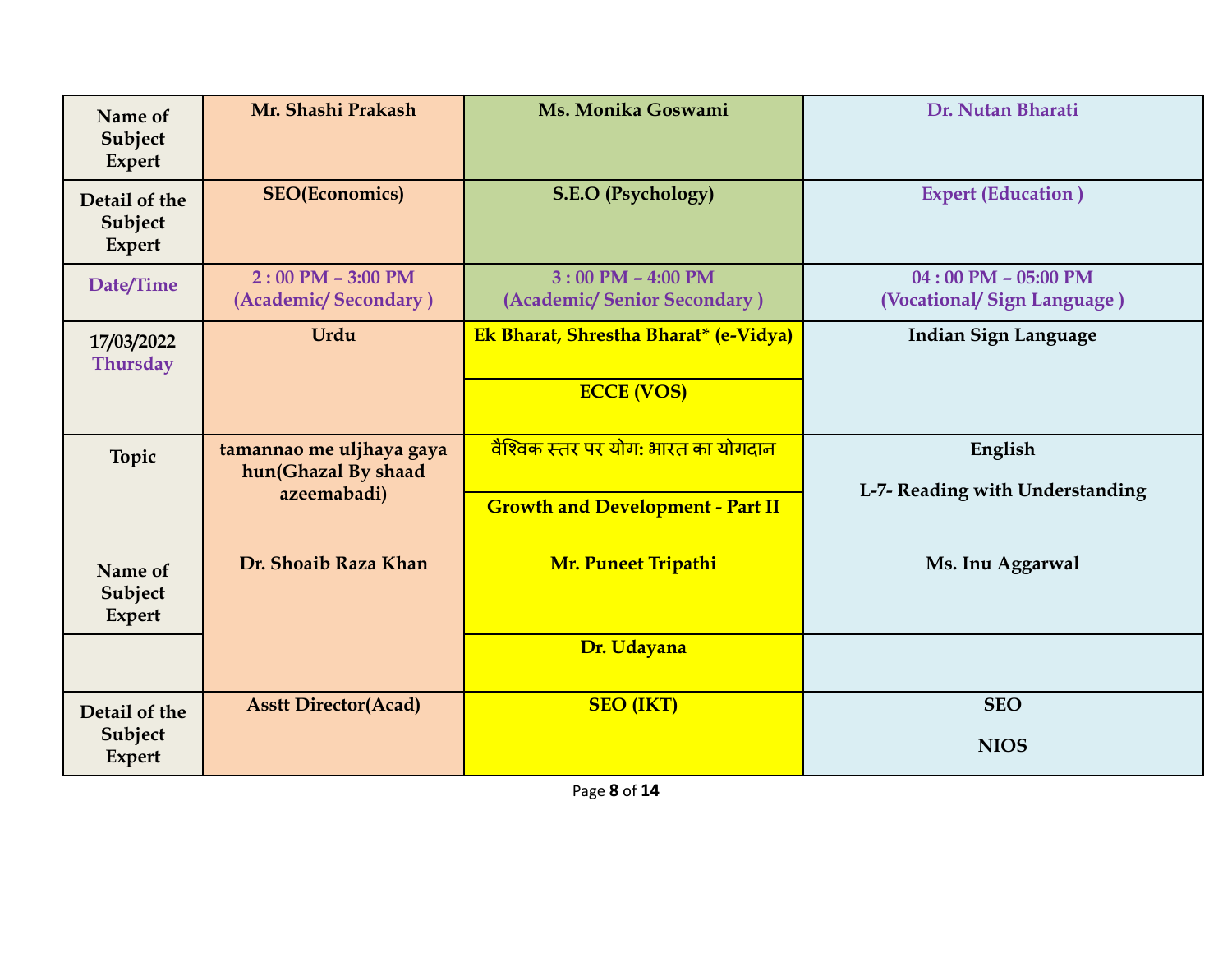|                                           |                                                             | <b>Consultant (Teacher Education)</b>                |                                                       |
|-------------------------------------------|-------------------------------------------------------------|------------------------------------------------------|-------------------------------------------------------|
| Date/Time                                 | $2:00$ PM $-$ 3:00 PM<br>(Academic/Secondary)               | $3:00$ PM $-$ 4:00 PM<br>(Academic/Senior Secondary) | $04:00$ PM $- 05:00$ PM<br>(Vocational/Sign Language) |
| 18/03/2022<br>Friday                      |                                                             | Holi (Holiday)                                       |                                                       |
| 19/03/2022<br>Saturday                    |                                                             |                                                      |                                                       |
| 20/03/2022<br>Sunday                      |                                                             |                                                      |                                                       |
| Date/Time                                 | $2:00 \text{ PM} - 3:00 \text{ PM}$<br>(Academic/Secondary) | $3:00$ PM $-$ 4:00 PM<br>(Academic/Senior Secondary) | $04:00$ PM - 05:00 PM<br>(Vocational/Sign Language)   |
| 21/03/2022<br><b>Monday</b>               | <b>Science &amp; Technology</b>                             | <b>History</b>                                       | <b>Community Health</b>                               |
| Topic                                     | <b>Heredity</b>                                             | Economy                                              | <u>रोग प्रतिरोधक क्षमता और स्वास्थ्य</u>              |
| Name of<br>Subject<br><b>Expert</b>       | Dr. Sanghmitra Suryapani                                    | Dr. Azmat Noori                                      | डाँ0 तबस्स् <b>म फातिमा, प्राकृतिक चिकित्सक</b>       |
| Detail of the<br>Subject<br><b>Expert</b> | <b>Academic Officer</b>                                     | <b>Assistant Director (Academic)</b>                 | <mark>योग एवं प्राकृतिक चिकित्सालय, दिल्ली</mark>     |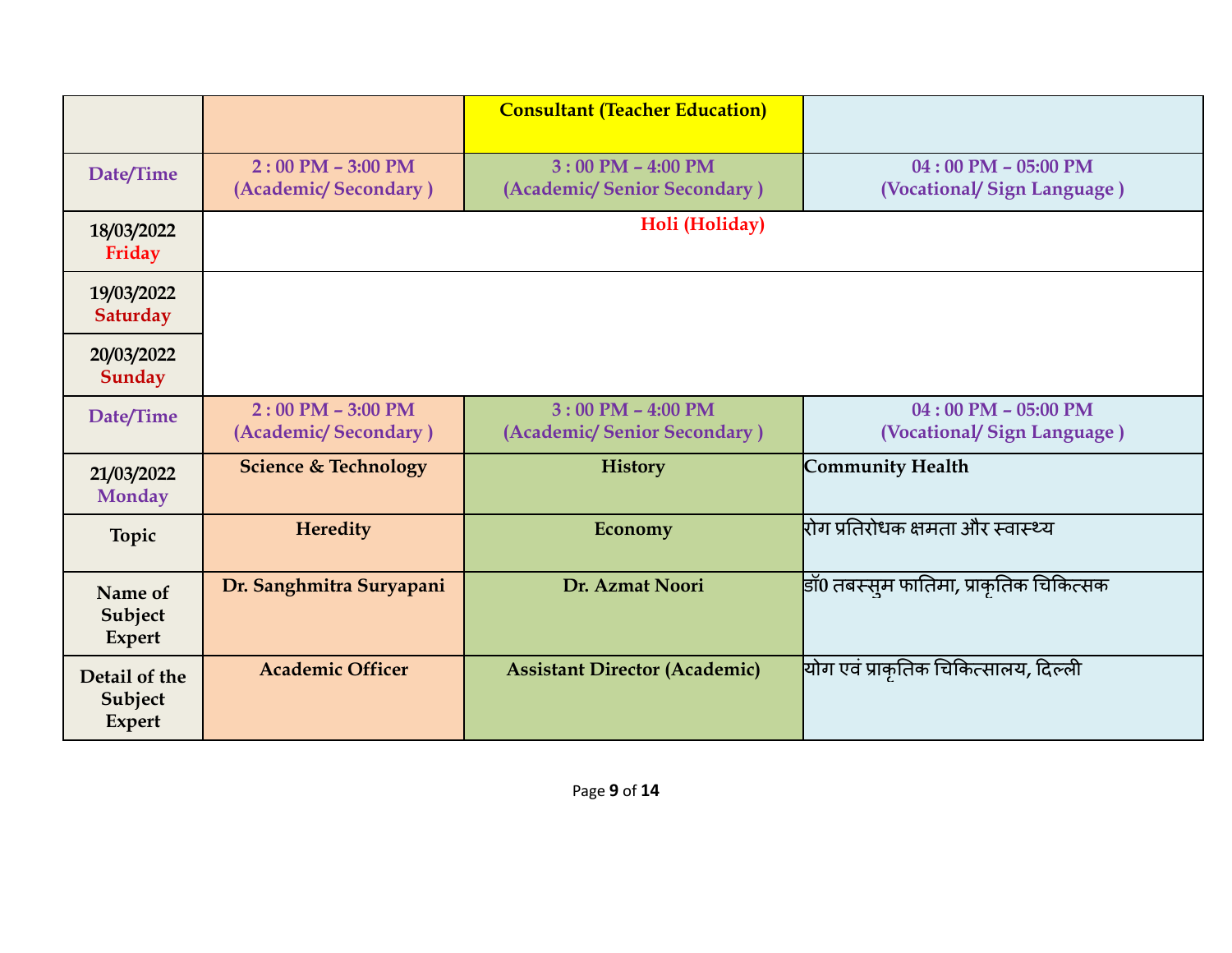| Date/Time                                 | $2:00$ PM $-$ 3:00 PM<br>(Academic/Secondary)        | $3:00$ PM $-$ 4:00 PM<br>(Academic/Senior Secondary) | $04:00$ PM $- 05:00$ PM<br>(Vocational/Sign Language)            |
|-------------------------------------------|------------------------------------------------------|------------------------------------------------------|------------------------------------------------------------------|
| 22/03/2022<br><b>Tuesday</b>              | <b>Data Entry Operations</b>                         | <b>Mass Communication</b>                            | योग शिक्षक प्रशिक्षण कार्यक्रम                                   |
| <b>Topic</b>                              | <b>Basics and Formatting of</b><br><b>Worksheets</b> | परंपरागत माध्यम एक परिचय<br>$H$ गाग - 1              | <mark>सूर्य नमस्कार; अभ्यास और उपयोगिता</mark>                   |
| Name of<br>Subject<br><b>Expert</b>       | Ms. Amrita Samal                                     | Mr. Sunil                                            | डाॅ0 तबस्सुम फातिमा, प्राकुतिक चिकित्सक                          |
| Detail of the<br>Subject<br><b>Expert</b> | <b>Consultant (Acad)</b>                             | व. का . अ . (जन संचार)                               | योग एवं प्राकृतिक चिकित्सालय, दिल्ली                             |
| Date/Time                                 | $2:00$ PM $-$ 3:00 PM<br>(Academic/Secondary)        | $3:00$ PM $-$ 4:00 PM<br>(Academic/Senior Secondary) | $04:00$ PM $- 05:00$ PM<br>(Vocational/Sign Language)            |
| 23/03/2022<br>Wednesday                   | Painting                                             | <b>Business Studies</b>                              | Vocational(ECCE)                                                 |
| <b>Topic</b>                              | <b>How to Draw Composition</b><br>$(Part-2)$         | <b>Staffing</b>                                      | <b>Stages of Development and their</b><br><b>Characteristics</b> |
| Name of<br>Subject<br><b>Expert</b>       | Ms. Sanchita Bhattacharjee                           | Ms. Priyanki                                         | Dr. Babita Bhardwaj                                              |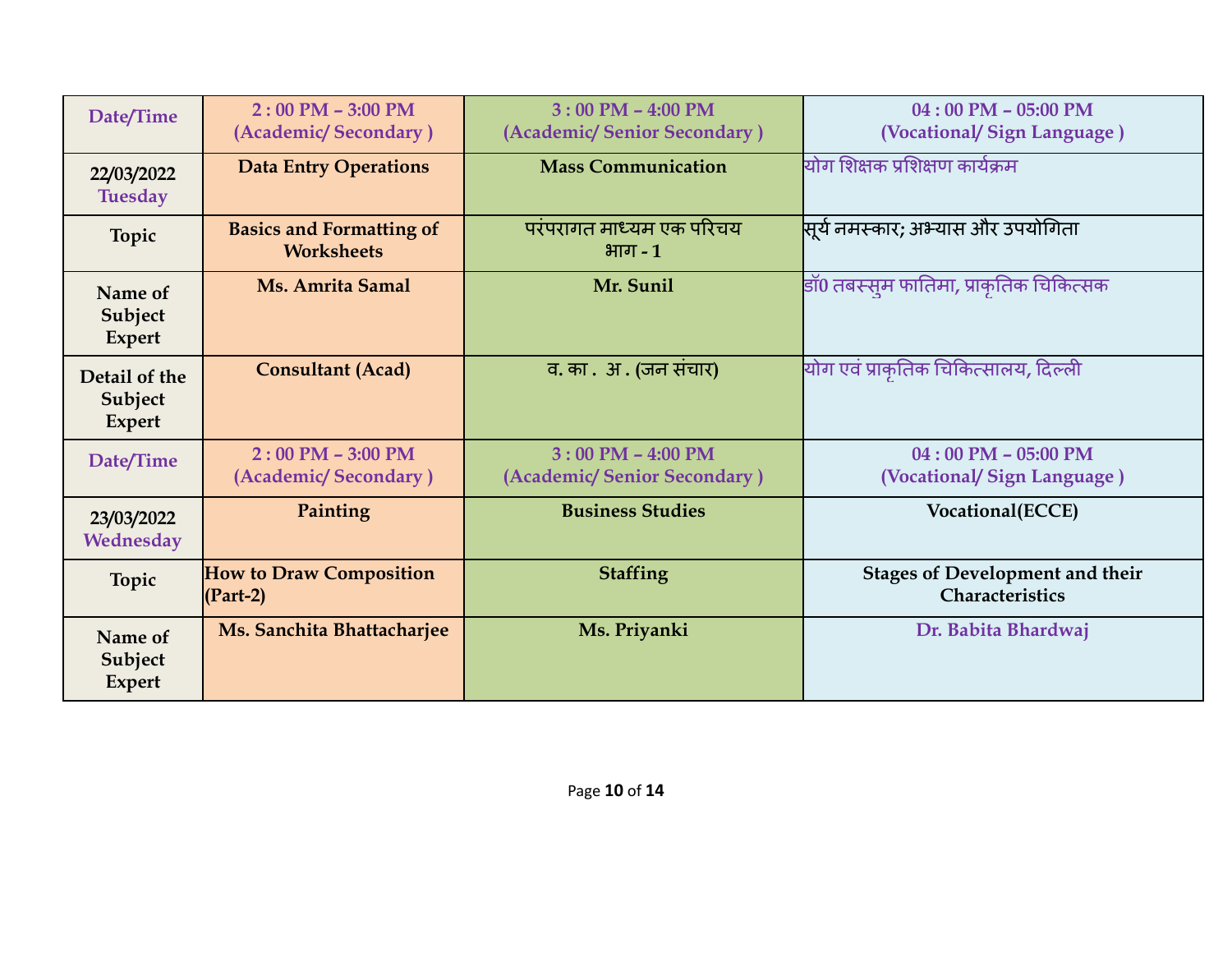| Detail of the<br>Subject<br>Expert | <b>SEO(PAE), Academic</b><br><b>Department</b> | <b>Consultant (Academics)</b>                        | <b>Assistant Professor</b>                                                            |
|------------------------------------|------------------------------------------------|------------------------------------------------------|---------------------------------------------------------------------------------------|
| Date/Time                          | $2:00$ PM $-$ 3:00 PM<br>(Academic/Secondary)  | $3:00$ PM $-$ 4:00 PM<br>(Academic/Senior Secondary) | $04:00$ PM $- 05:00$ PM<br>(Vocational/Sign Language)                                 |
| 24/03/2022<br><b>Thursday</b>      | English                                        | Geography                                            | <b>Indian Sign Language</b>                                                           |
| <b>Topic</b>                       | <b>My Vision for India</b>                     | L-10 Insolation and Temperature                      | <b>Political Science</b><br>L-1- Meaning and Scope of Political Science<br>$(Part-2)$ |
| Name of<br>Subject<br>Expert       | Ms. Bhumika Singh                              | Mr. Vivek Sungh                                      | Ms. Inu Aggarwal                                                                      |
| Detail of the<br>Subject<br>Expert | S.E.O (English)<br>9953897226                  | <b>Consultant (OBE)</b><br>9555292671                | <b>SEO</b><br><b>NIOS</b>                                                             |
| Date/Time                          | $2:00$ PM $-$ 3:00 PM<br>(Academic/Secondary)  | $3:00$ PM $-$ 4:00 PM<br>(Academic/Senior Secondary) | $04:00$ PM - 05:00 PM<br>(Vocational/Sign Language)                                   |
| 25/03/2022<br>Friday               | Urdu                                           | <b>EVS</b>                                           | <b>Indian Sign Language</b>                                                           |
|                                    | <b>Aqal ke Dushman(Lok</b><br>Kahani)          | <b>Natural Ecosystem-II</b>                          | <b>Mathematics</b><br>L-6- Topic- Quadratic Formula                                   |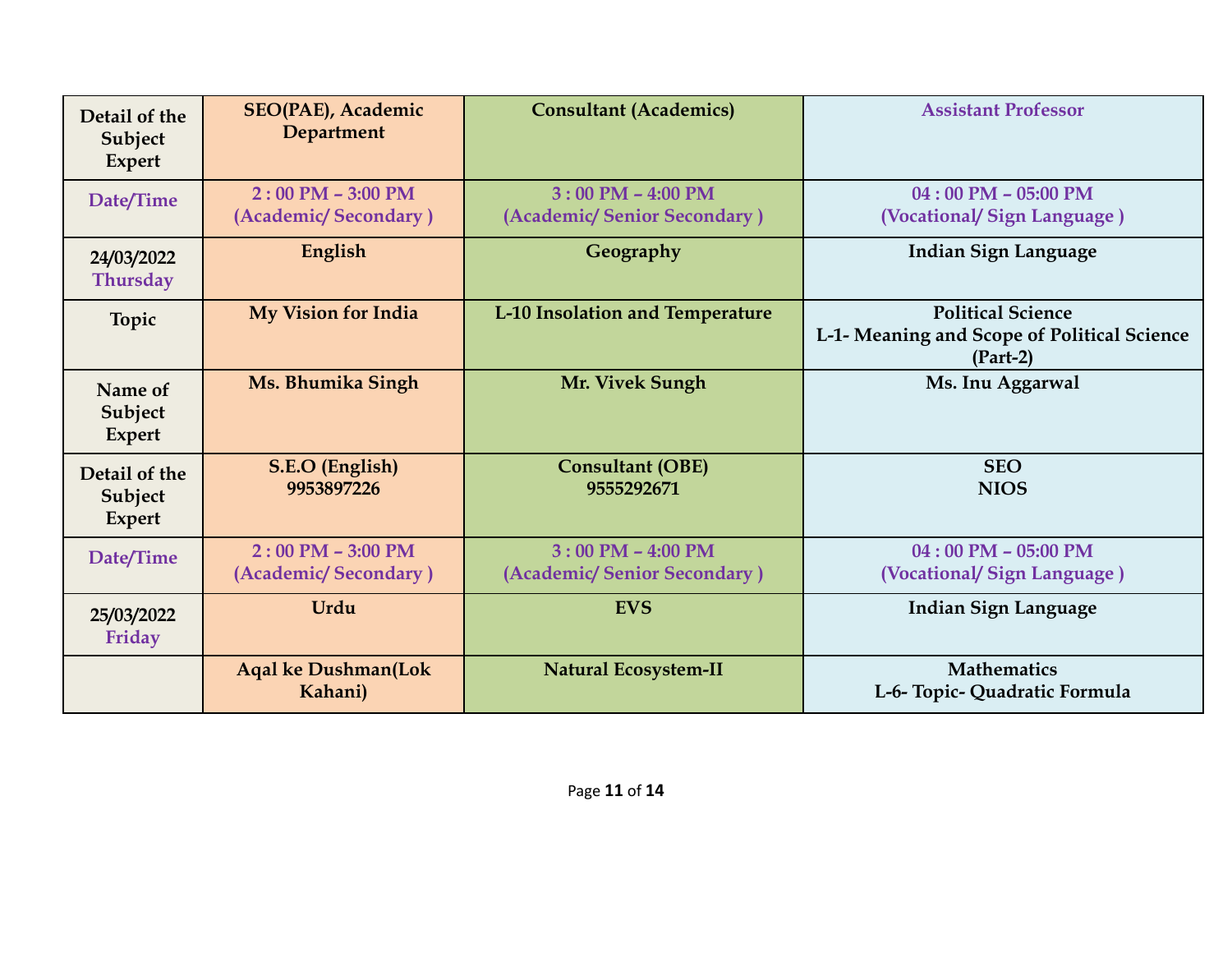| Name of<br>Subject<br><b>Expert</b>       | Dr. Shoaib Raza Khan                        | Ms. Neelam gupta                                     | Ms. Sonu Pandey                                               |
|-------------------------------------------|---------------------------------------------|------------------------------------------------------|---------------------------------------------------------------|
| Detail of the<br>Subject<br><b>Expert</b> | <b>Asstt Director(acad)</b>                 | <b>SEO(EVS)</b>                                      | <b>SEO</b><br><b>NIOS</b>                                     |
| 26/03/2022<br><b>Saturday</b>             |                                             |                                                      |                                                               |
| 27/03/2022<br><b>Sunday</b>               |                                             |                                                      |                                                               |
| Date/Time                                 | $2:00$ PM - 3:00 PM<br>(Academic/Secondary) | $3:00$ PM $-$ 4:00 PM<br>(Academic/Senior Secondary) | $04:00$ PM $- 05:00$ PM<br>(Vocational/Sign Language)         |
| 28/03/2022<br><b>Monday</b>               | <b>Economics</b>                            | Hindi                                                | Community Health - Vocational                                 |
| <b>Topic</b>                              | <b>Goods and Services</b>                   | एक था पेड़ और एक था ठूँठ                             | शिक्षार्थियों का यौगिक प्रबंधन                                |
| Name of<br>Subject<br><b>Expert</b>       | Mr. Shashi Prakash                          | Dr. B.K. Rai                                         | डॉ. मलिक राजेन्द्र प्रताप,                                    |
| Detail of the<br>Subject<br><b>Expert</b> | <b>SEO(Economics)</b>                       | <b>Assistant Director (Academic)</b>                 | प्रवक्ता, योग विभाग, एम बी गवर्नमेंट पी जी कोलेज,<br>हल्दवानी |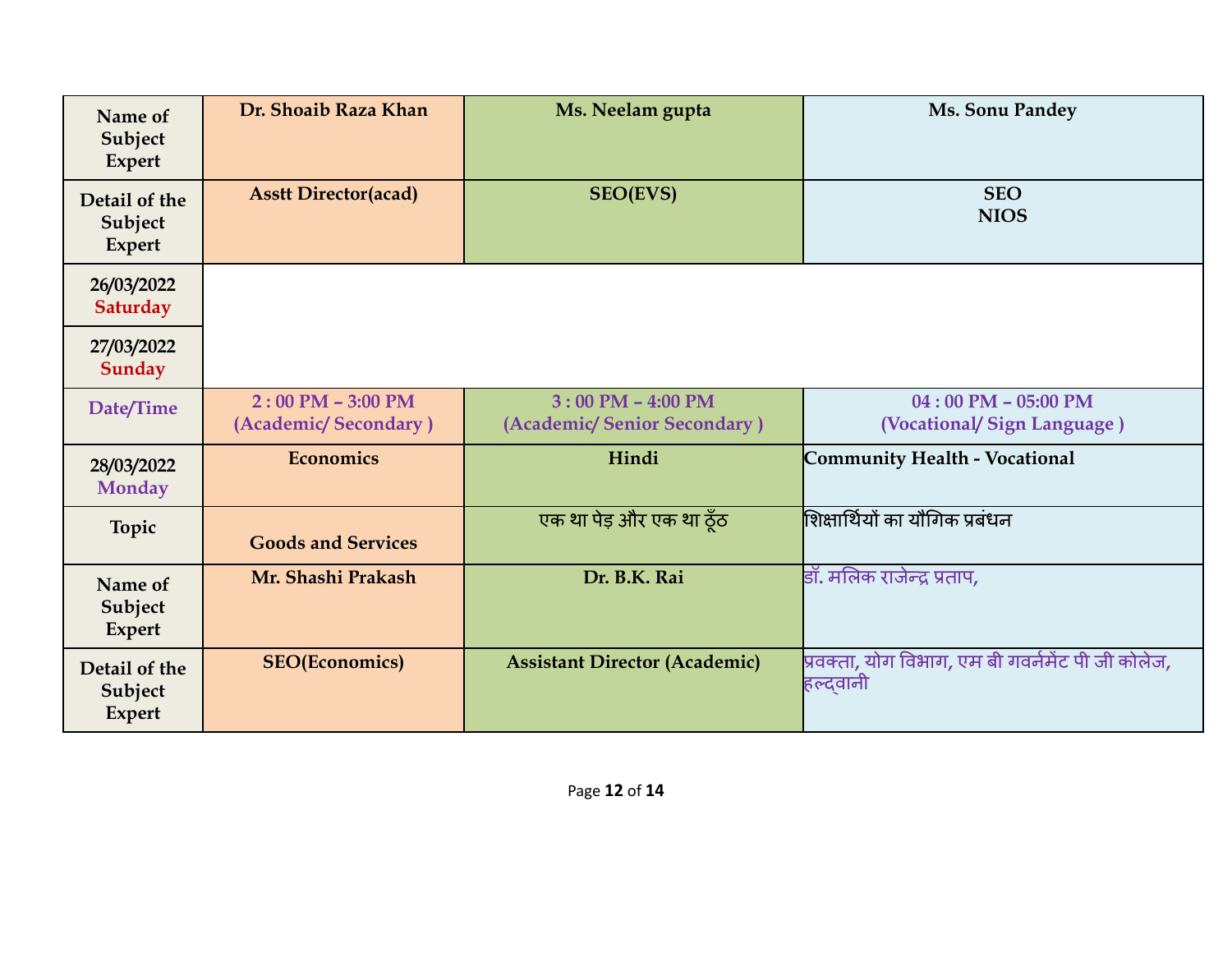| Date/Time                                 | $2:00$ PM - 3:00 PM<br>(Academic/Secondary)                                 | $3:00$ PM $-$ 4:00 PM<br>(Academic/Senior Secondary) | $04:00$ PM $- 05:00$ PM<br>(Vocational/Sign Language)                 |
|-------------------------------------------|-----------------------------------------------------------------------------|------------------------------------------------------|-----------------------------------------------------------------------|
| 29/03/2022<br><b>Tuesday</b>              | <b>Social Science</b>                                                       | Chemistry                                            | Vocational                                                            |
| Topic                                     | <b>RELIGIOUS AND SOCIAL</b><br><b>AWAKENING IN</b><br><b>COLONIAL INDIA</b> | Chapter-21<br>d and f block elements<br>Part-I       | <b>YTTP</b> (Maternal and Child Health Care)                          |
| Name of<br>Subject<br><b>Expert</b>       | Dr. Azmat Noori                                                             | Ms. Neha Kesarwani                                   | <b>Dr Snehlata</b>                                                    |
| Detail of the<br>Subject<br><b>Expert</b> | <b>Assistant Director (Academic)</b>                                        | <b>SEO Chemistry</b>                                 | <b>Professor, YDS Ayurvedic Medical College</b><br><b>Bulandshahr</b> |
| Date/Time                                 | $2:00$ PM $-$ 3:00 PM<br>(Academic/Secondary)                               | $3:00$ PM $-$ 4:00 PM<br>(Academic/Senior Secondary) | $04:00$ PM $- 05:00$ PM<br>(Vocational/Sign Language)                 |
| 30/03/2022<br>Wednesday                   | <b>Mathematics</b>                                                          | <b>Bhartiya Darshan</b>                              | Vocational(ECCE)                                                      |
| <b>Topic</b>                              | <b>Introduction to Trigonometry</b>                                         | वेदान्त दर्शन                                        | <b>Milestones of Development</b>                                      |
| Name of<br>Subject<br><b>Expert</b>       | Mr. Raj Mohan Pandey                                                        | Dr. R.N. Meena                                       | Dr. Babita Bhardwaj                                                   |